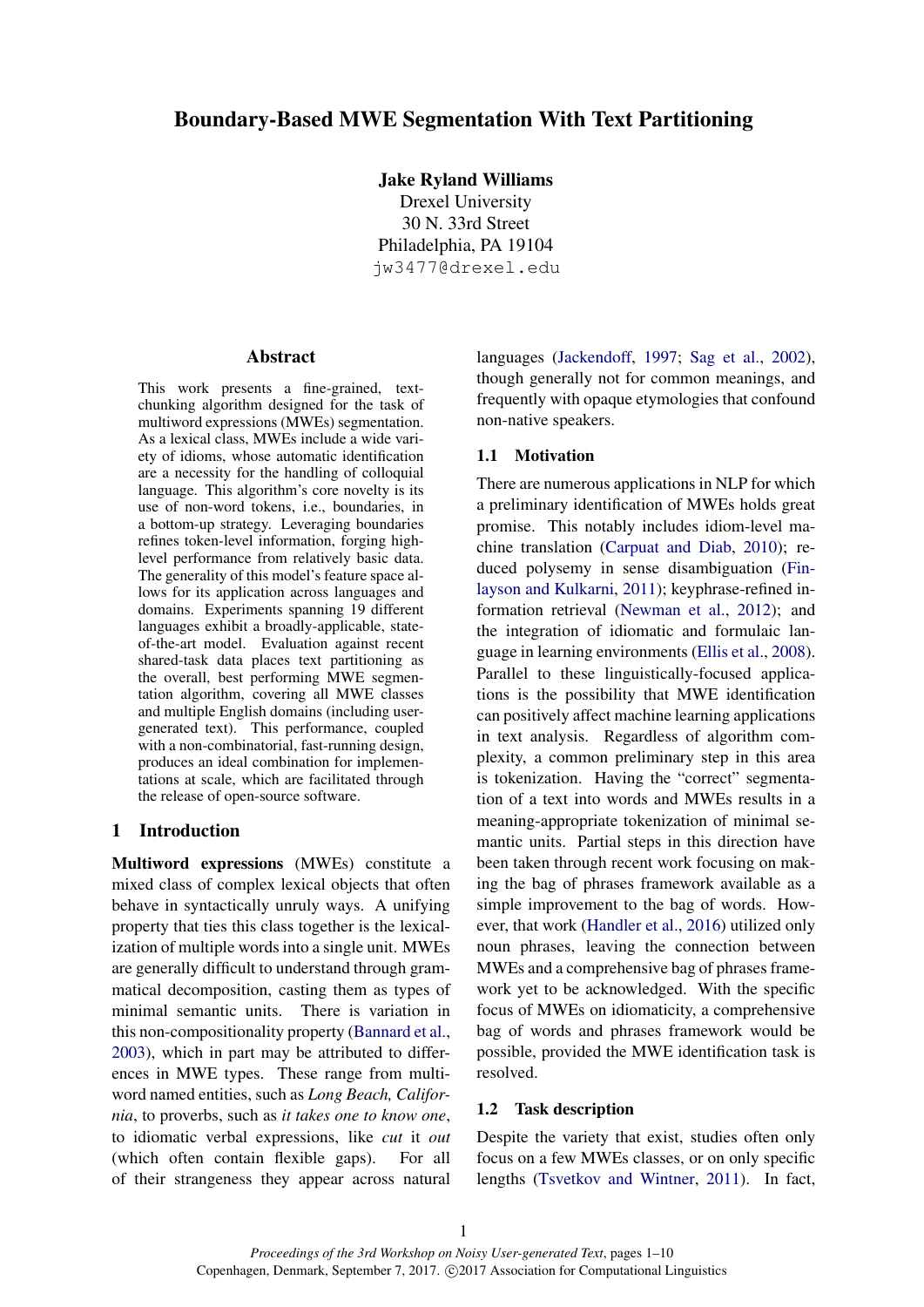named entity extraction may be thought of as satisfying the MWE identification task for just this one MWE class. The problem has a broader framing when all classes of MWEs are considered. Furthermore, since a mixed tokenization of words and phrases as minimal semantic units is a desired outcome, it is helpful to consider this task as a kind of fine-grained segmentation. Thus, this work refers to its task as MWE segmentation, and not identification or extraction. In other words, the specific goal here is to delimit texts into the smallest possible, independent units of meaning. Schneider et al. (2014b) were the first to treat this problem as such, when they created the first data set comprehensively annotated for MWEs. From this data set, an exemplar annotated record is: $<sup>1</sup>$ </sup>

My wife had taken<sub>1</sub> her  $07'$ <sup>2</sup> Ford<sub>2</sub> Fusion<sub>2</sub> in<sub>1</sub> for a routine  $oil<sub>3</sub> change<sub>3</sub>$ .

whose segmentation is an example of the present focus of this work. Note that the present study focuses only on MWE tokens, does not aim to approach the task of MWE class identification, and does not attempt to disambiguate MWE meanings. For detailed descriptions of these other MWErelated tasks, Baldwin and Kim (2010) provide an extensive discussion.

#### 1.3 Existing work

The identification of MWEs and collocations is an area of study that has seen notable focus in recent years (Seretan, 2008; Pecina, 2010; Newman et al., 2012; Ramisch, 2015; Schneider et al., 2014a), and has a strong history of attention (both directly and through related work) in the literature (Becker, 1975; Church and Hanks, 1990; Sag et al., 2002). It has become commonplace for approaches to leverage well-studied machine learning algorithms such as structured perceptrons (Schneider et al., 2014a) and conditonal random fields (Constant and Sigogne, 2011; Hosseini et al., 2016). The flexibility of these algorithms allow researchers to mix a variety of feature types, ranging from tokens to parts of speech to syntax trees. Juxtaposed to these relativelycomplex models exist the simpler and moreheuristic (Cordeiro et al., 2015). Some rely singularly on MWE dictionaries, while others incorporate multiple measures or are rule-based, like

those present in the suite available through mwetoolkit (Ramisch, 2015) or jMWE (Kulkarni and Finlayson, 2011).

MWEs have been the focus of considerable attention for languages other than English, too. Hungarian MWE corpora focusing on light verb constructions have been under development for some time (T. et al., 2011). In application to the French language, part-of-speech tagging has seen benefit (Constant and Sigogne, 2011) through awareness and relativity to MWEs. Recently, Savary et al. (2017) conducted a shared task for the identification of verbal MWEs with a data set spanning 18 languages (excluding English). While extending this area of work to a large variety of languages, this task saw notable multilingual algorithmic developments (Saied and Candito, 2017), but did not approach the identification of all MWE classes, comprehensively. On the other hand, a SemEval 2016 shared task (Schneider et al., 2016) covered English domains and all MWE classes, bearing the greatest similarity to the present work. In general, these shared tasks have all highlighted a need for the improvement of algorithms.

### 2 Algorithms

#### 2.1 Text partitioning

Text partitioning is a physical model developed recently (Williams et al., 2015) for fine-grained text segmentation. It treats a text as a dichotomous squence, alternating between word  $(w_i)$  and nonword  $(b_i)$  tokens:

$$
(\cdots,b_{i-1},w_i,b_i,w_{i+1},b_{i+1}\cdots)
$$

The key feature of text partitioning is its treatment of non-word, i.e., "boundary", tokens. Acting like glue, these may take one of two distinct states,  $s \in \{0, 1\}$ , identifying if a non-word token is bound  $(b_i^1)$  or broken  $(b_i^0)$ . **A non-word token** in the bound state binds words together. Thus, a text partitioning algorithm is a function that determines the states of non-word tokens.

In its original development, text partitioning was studied simplistically, with space as the only non-word token. In that work, a threshold probability,  $q$ , was set. For each space,  $b_i$ , in a text, a uniform random binding probability,  $q_i$ , would be drawn. If  $q_i > q$ ,  $b_i$  would be bound, and otherwise it would be broken. As a parameter,  $q$  thus allowed for the tuning of a text into its collection of words ( $q = 1$ ), clauses ( $q = 0$ ), or, for any value,

 $1$  Note that color/indices redundantly indicate separate MWEs, with the colored box highlighting an MWE's gap, and black, unnumbered text tokenized simply as words.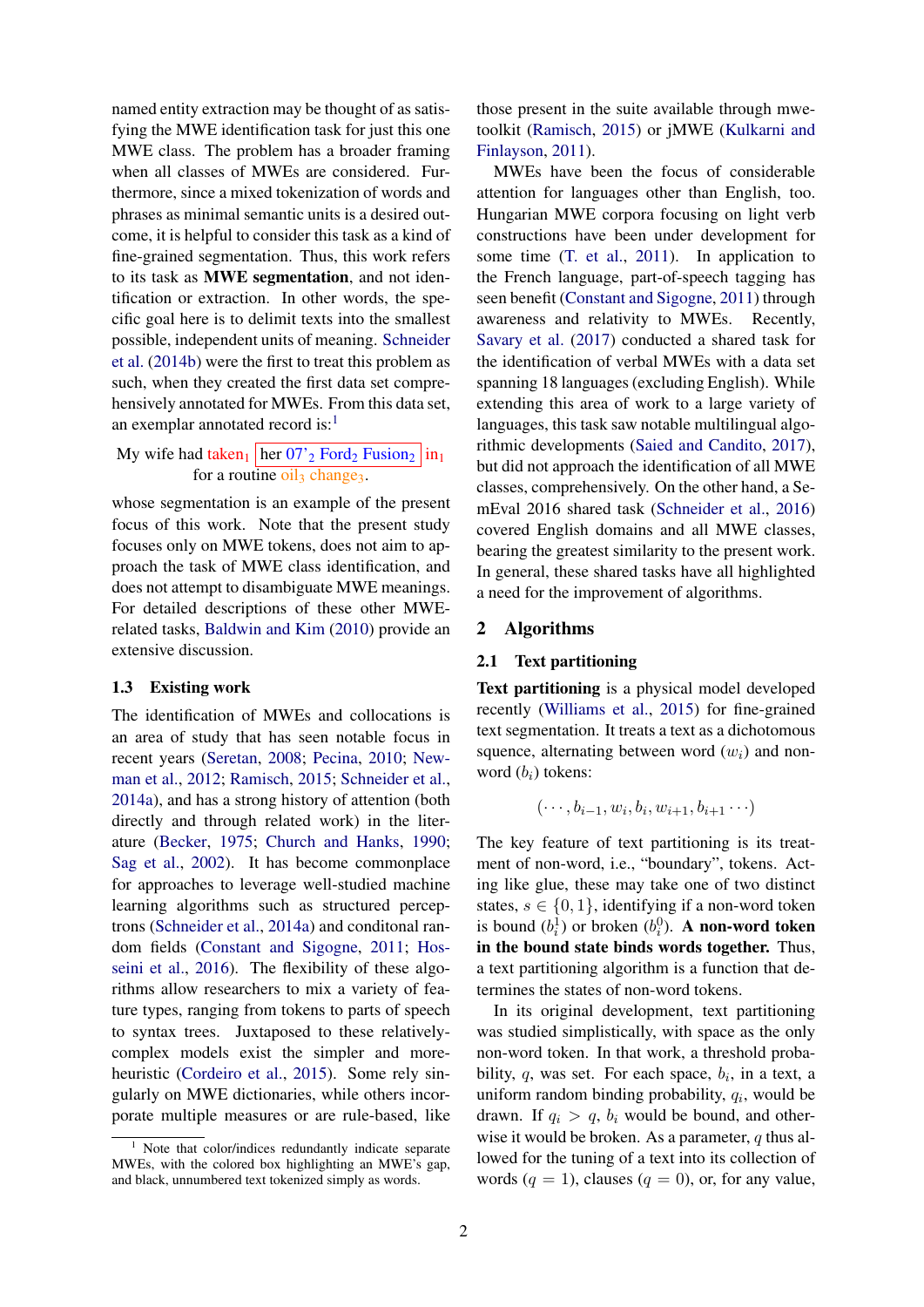$q \in (0, 1)$ , a randomly-determined collection of N-grams. While non-deterministic, this method was found to preserve word frequencies, (unlike the sliding-window method), and made possible the study of Zipf's law for mixed distributions of words and N-grams.

The present work utilizes the parameter  $q$  to develop a supervised machine learning algorithm for MWE segmentation. A threshold probability,  $q$ , is still set, and the supervised component is the determination of the binding probabilities  $(q_i)$  for a text's non-word tokens. Provided a gold-standard, MWE-segmented text:

$$
(\cdots, b^{s_{i-1}}_{i-1}, w_i, b^{s_i}_i, w_{i+1}, b^{s_{i+1}}_{i+1} \cdots)
$$

let  $f(w_i, b_i^{s_i}, w_{i+1})$  denote the frequency at which a boundary  $b_i$  is observed between  $w_i$  and  $w_{i+1}$  in the state  $s_i$ . Provided this, a binding probability is defined as:

$$
q_i = \frac{f(w_i, b_i^1, w_{i+1})}{f(w_i, b_i^1, w_{i+1}) + f(w_i, b_i^0, w_{i+1})}.
$$

This basic, 2-gram text partitioning model makes the binding probabilities a function of boundaries and their immediately-surrounding words. In principle, this might be extended to a morenuanced model, with binding probabilities refined by larger-gram information.

#### 2.1.1 Extensions

Some MWEs consist of non-contiguous spans of words. These varieties are often referred to as "gappy" expressions, an example of which is shown in Sec. 1.2. Text partitioning may easily be extended to handle gappy MWEs by instituting a unique boundary token, $2$  e.g.,

$$
b = \_GAP
$$

that indicates the presence of a gap. For example, to handle the gappy MWE *out of control* in the statement:

The situation was out<sub>1</sub> of<sub>1</sub> their control<sub>1</sub>.

a binding probability for  $b$  (as above) between words  $w_5 = of$  and  $w_7 = control$  would be computed from the state frequencies  $f(w_5, b^{\{0,1\}}, w_7)$ . Since gappy MWEs are relatively sparse as compared to other MWEs, a single gap-boundary token is used for all gap sizes. This is designed

for a flexible handling of variable gap sizes, given the relatively small amount of gold-standard data that is presently available. However, this may in principle be refined to particular gap-sized specifications, possibly ideal for higher precision in the presence of larger quantities of gold-standard data.

A number of MWE types, such as named entities, are entirely open classes. Often occurring only once, or as entirely emergent objects, these pose a significant challenge for MWE segmentation, along with the general sparsity and size of the current gold-standards. For their inclusion in the gold-standard datasets and the general quality of automated taggers, part-of-speech (POS) information may generally be leveraged to increase recall. These data are utilized in a parallel text partitioning algorithm, swapping tokens for tags, $3$  so that binding probabilities,  $q_{i, \text{tok}}$  and  $q_{i, \text{POS}}$ , are computed for both data types. Two thresholds are then used to determine states via a logical disjunction, i.e.,  $b_i$  binds if  $q_{i,\text{tok}} > q_{\text{tok}} \vee q_{i,\text{POS}} > q_{\text{POS}}$ .

Algorithm 1 Pseudocode for the longest first defined (LFD) algorithm. Here, a candidate MWE's tokens are pruned from left to right for the longest referenced in a training lexicon, lex. When no form is found in lex, the first token is automatically pruned, (accepting it as an expression), leaving the algorithm to start from the next. Note that the " $\sim$ " symbol indicates a concatenation operation in line 10, where the current form is placed onto the end of the lexemes array.

|     | 1: <b>procedure</b> $LFD(tokens)$                 |
|-----|---------------------------------------------------|
| 2:  | $lexemes \leftarrow (\cdot)$                      |
| 3:  | $N \leftarrow$ length( <i>tokens</i> )            |
| 4:  | while $N$ do                                      |
| 5:  | $indices \leftarrow (N+1):1$                      |
| 6:  | for <i>i</i> in <i>indices</i> do                 |
| 7:  | $form \leftarrow join(tokens[0:i])$               |
| 8:  | $remaining \leftarrow tokens[i:N]$                |
| 9:  | if $form \in lex$ or not $i-1$ then               |
| 10: | $lexemes \leftarrow lexemes \cap form$            |
| 11: | <b>if</b> length( <i>tokens</i> ) = 1 <b>then</b> |
| 12: | $ tokens \leftarrow (\cdot)$                      |
| 13: | else                                              |
| 14: | $to kens \leftarrow remaining$                    |
| 15: | break                                             |
| 16: | $N \leftarrow$ length( <i>tokens</i> )            |
| 17: | <b>return</b> lexemes                             |

<sup>&</sup>lt;sup>3</sup> Note that this requires the inclusion of a special POS tag, e.g., "SP", for the space character.

 $2$  Note that the exact form for b that is used to indicate a gap is not important, but that it just needs to be unique to compute state frequencies and binding probabilities.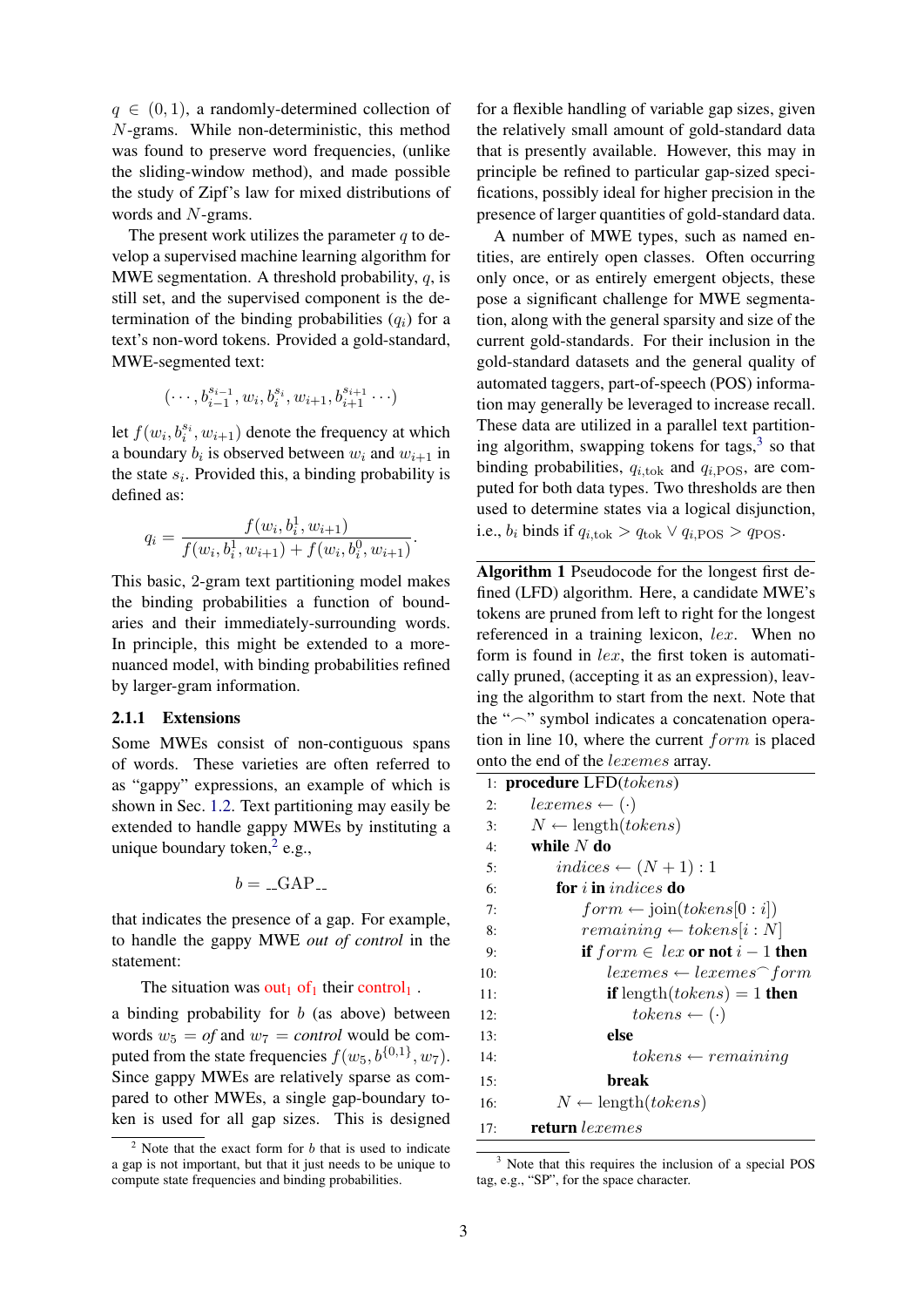#### 2.2 The longest first defined

In the presented form, text partitioning only focuses on information immediately local to boundaries (surrounding word pairs). This has positive effects for recall, but can result in lower precision, since there is no guarantee that a sequence of bound tokens is an MWE. For example, if presented with the text:

### "I go for take out there, frequently."

the segment *take out there* might be bound, since *take out* and *out there* are both known MWE forms, potentially observed in training. To balance this, a directional, lookup-based algorithm is proposed. Referred to as the longest first defined (LFD) algorithm (see Alg. 1), this algorithm prunes candidates by clipping off the longest known (MWE) references along the reading direction of a language. This requires knowledge of MWE lexica, which may be derived from both gold-standard data and external sources (see Sec. 3). Continuing with the example, if the text partitioning algorithm outputs the candidate, *take out there*, it would next be passed to the LFD. The LFD would find *take out there* unreferenced, and check the next-shortest (2-word) segments, from left to right. The LFD would immediately find *take out* referenced, output it, and continue on the remainder, *there*. With only one term remaining, the word *there* would then be trivially output and the algorithm terminated. While this algorithm will likely fail when confronted with pathological expressions, like those in "garden path" sentences, e.g., "The prime number few.", directionality is a powerful heuristic in many languages that may be leveraged for increased precision.

### 3 Materials

### 3.1 Gold standard data

Treating MWE segmentation as a supervised machine learning task, this work relies on several recently-constructed MWE-annotated data sets. This includes the business reviews contained in the Supersense-Tagged Repository of English with a Unified Semantics for Lexical Expressions, annotated by Schneider et al. (2014b; 2015). These data were harmonized and merged with the Ritter and Lowlands data set of supersense-annotated tweets (Johannsen et al., 2014) for the SemEval 2016 shared task (#10) on Detecting Minimal Semantic Units and their Meanings (DIMSUM),

conducted by Schneider et al. (2016). The DIM-SUM data set additionally possesses token lemmas and gold-standard part of speech (POS) tags for the 17 universal POS categories. In addition to the shared task training data of business reviews and tweets, the DIMSUM shared task resulted in the creation of three domains of testing data, which spanned business reviews, tweets, and TED talk transcripts. All DIMSUM data are comprehensive in being annotated for all MWE classes.

To evaluate against a diversity of languages this work also utilizes data produced by the multinational, European Cooperation in Science and Technology's action group: PARSing and Multiword Expressions within a European multilingual network (PARSEME) (Savary et al., 2015). In 2017, the PARSEME group conducted a shared task with data spanning  $18$  languages<sup>4</sup> (Savary et al., 2017), focusing on several classes of verbal MWEs. So, while the PARSEME data are not annotated for all MWEs classes, they do provide an assessment against multiple languages. However, the resources gathered for the 18 languages exhibit a large degree of variation in overall size and numbers of MWEs annotated, leading to observable differences in identifiability.

The gold standard data sets were produced with variations in annotation formats. The DIMSUM data set utilizes a variant of the beginning inside outside (BIO) scheme (Ramshaw and Marcus, 1995) used for named entity extraction. Additionally, their annotations indicate which tokens are linked to which, as opposed to the PARSEME data set, which simply identifies tokens to indexed MWEs. Note that this has implications to task evaluation: the PARSEME evaluations can only assess tokens' presence inside of specific MWEs, while the DIMSUM evaluations can focus on specific token-token attachments/separations. Evaluations against the DIMSUM datasets are therefore more informative of segmentation, than identification. Additionally, the DIMSUM data sets use lowercase BIO tags to indicate the presence

<sup>4</sup> While the shared task was originally planned to cover 21 languages, corpus release was only achieved for Bulgarian (BG), Czech (CS), German (DE), Greek (EL), Spanish (ES), Farsi (FA), French (FR), Hebrew (HE), Hungarian (HU), Italian (IT), Lithuanian (LT), Maltese (MT), Polish (PL), Brazilian Portuguese (PT), Romanian (RO), Slovene (SL), Swedish (SV), and Turkish (TR). No sufficiently available native annotators were found for English (EN), Yiddish (YI), and Croatian (HR). High-level data (including POS tags) were provided for all of the 18 languages, except BG, HE, and LT.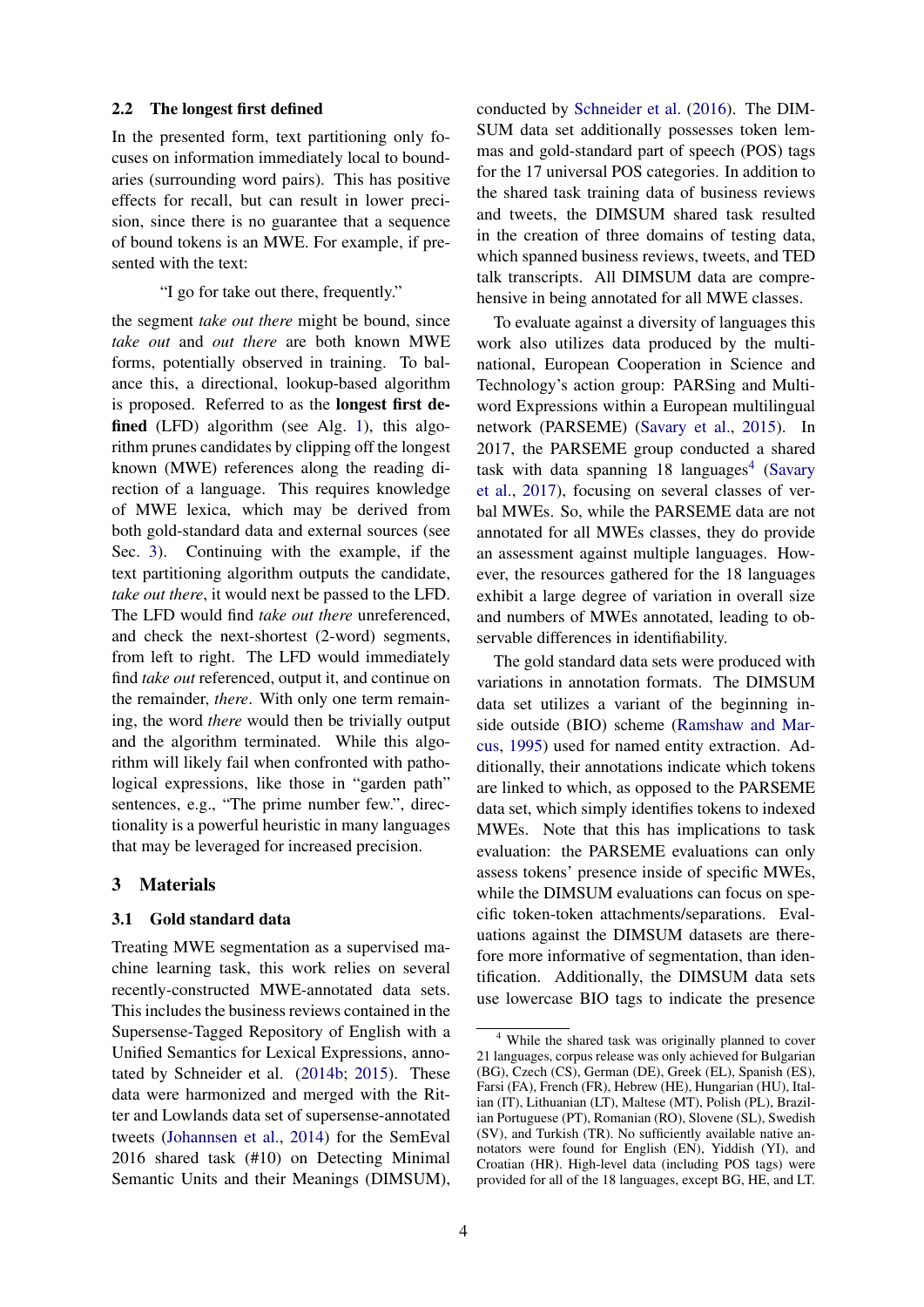of tokens inside of the gaps of others. However, the DIMSUM data sets provide no information on the locations of spaces in sentences, unlike the PARSEME data sets, which do. Since the present work relies on knowledge of spaces to identify token-token boundaries for segmentation, the DIMSUM data sets had to first be preprocessed to infer the locations of spaces. This is done in such a way as to preserve comparability with the work others, (discussed in Sec. 4.1).

## 3.2 Support data

The gold-standard data sets (DIMSUM, and PARSEME) exhibit variations in size, domain, language, and in the classes of annotated MWEs. Ideally, each of these data sets would cover all MWE classes. Since the English data sets do, and many are open classes (e.g., the named entity class readily accepts new members), gold standards cannot be expected to cover all MWE forms. So, to produce segmentations that identify rare MWEs, like those that occur once in the gold standard data, this work relies on support data. Note that because the PARSEME data set covers a restricted set of MWE types (verbal MWEs, only), type-unrestricted lexical resources, such as Wiktionary and Wikipedia, can be expected to substantially hurt precision while helping recall. Thus, the support data described below are only used for the English language experiments, i.e., the DIM-SUM data sets. Enhancement by support data for the PARSEME task and extension to the identification of MWE types are thus left for future development, together.

Since this work approaches the problem as a segmentation task, information is needed on MWE edge-boundaries. Thus, support data must present MWEs in their written contexts, and not just as entries in a lexicon. Example usages of dictionary entries provide this detail, and are leveraged from Wiktionary (data accessed 1/11/16) and Wordnet (Miller, 1995). These exemplified dictionary entries help to fill gold standard data gaps, but still lack many noun compounds and named entities. Outside of dictionaries, MWEs such as these may be found in encyclopedias. Thus, the Wikipedia hyperlinks present in all Wikipedia (data accessed 5/1/16) articles are utilized. Specifically, the exact hyperlink targets are used (not the displayed text), and without using any term extraction measures for filtering, as opposed to the data produced by

Hartmann et al. (2012). This results in data that are noisy, with many entities that may not actually be classifiable as MWEs. However, their availability and broad coverage offset these negative properties, which is exhibited by this work's evaluation.

## 4 Methods

## 4.1 Pre-processing

None of the gold standard data sets explicitly identify the locations of spaces in their annotations. This is a challenge for the present work, since it focuses on word-word boundaries (of which space is the most common) to identify the separations between segments. This turns out to not be an issue with the PARSEME data sets, which indicate when a given token is not followed by a space. However for the DIMSUM data sets, the locations of spaces had to be inferred. To resolve this issue, a set of heuristic rules are adopted with a default assumption of space on both sides of a tokens. Exceptions to this default include, group openings (e.g., brackets and parentheses) and oddindexed quotes (double, single, etc.), for which space is only assumed at left; and punctuation tokens (e.g., commas and periods), group closures (e.g., brackets and parentheses), and even-indexed quotes (double, single, etc.), for which space is only assumed at right. While these heuristics will certainly not correctly identify all instances of space, they make the data sets more faithful to their original texts. Furthermore, since the annotations and evaluation procedures only focus on links between non-space tokens, the data may be re-indexed during pre-processing so as to allow for any resulting evaluation to be comparable to those of the data set authors' and shared task participants'. Thus, the omission of space characters and their inference in this work only negatively impacts text partitioning's evaluation. In other words, if this work were applied to annotated data that properly represents space, higher performance might be exhibited.

### 4.2 Evaluation

It is reasonably straightforward to measure precision, recall, and  $F_1$  for exact matches of MWEs. However, this strategy is unreasonably coarse, failing to represent partial credit when algorithms get only portions of MWEs correct. Thus, the developers of the different gold standard data sets have established other evaluation metrics that are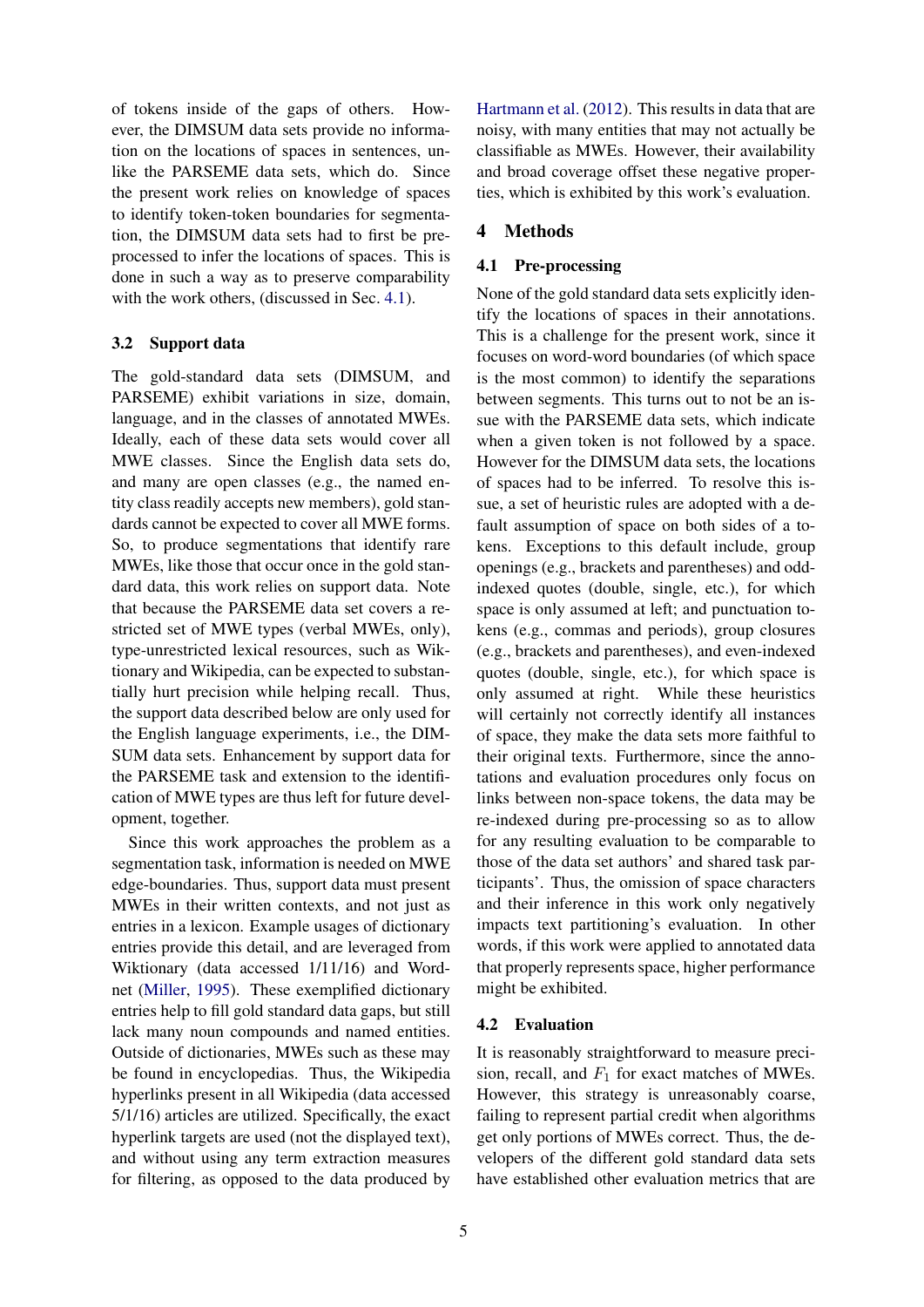more flexible. Utilizing these partial credit MWE evaluation metrics provides refined detail into the performance of algorithms. However, these are not the same across the gold standard data sets. So, to maintain comparability of the present results, this work uses the specific strategies associated to each shared task.

In application to the PARSEME data sets, precision, recall, and  $F_1$  describe tokens' presence in MWEs. Alternatively, DIMSUM-style metrics measure link/boundary-based evaluations. Specifically, this strategy checks if the links between tokens are correct. Note that this latter (DIM-SUM) evaluation is better aligned to the formulation of text partitioning, but leaves the number evaluation points at one fewer per MWE than the PARSEME scheme. Thus, PARSEME evaluations favor longer MWEs more heavily.

#### 4.3 Experimental design

The basic text partitioning model relies on the single threshold parameter, q, and integration of POS tags relies on a second. So, optimization ultimately entails the determination of parameters for both tokens,  $q_{\text{tok}}$ , and POS tags  $q_{\text{POS}}$ . To balance both precision and recall, these parameters are determined through optimization of the  $F_1$ measure. In the absence of the LFD,  $F_1$ -optimal pairs,  $(q<sub>tok</sub>, q<sub>POS</sub>)$ , are first determined via a full parameter scan over

$$
(q_{\text{tok}}, q_{\text{POS}}) \in \{0, 0.01, \cdots, 0.99, 1\}^2.
$$

For a given threshold pair, LFD-enhancement can then only increase precision, while decreasing recall. So, subsequent optimization with the LFD is accomplished through scanning values of  $q_{\text{tok}}$  and  $q_{\rm POS}$  in the parameter space no less than those previously determined for basic, non-LFD model.

The different experiments were conducted in accordance with the protocols established by the designers of data sets and shared tasks, and in all cases, an eight-fold cross-validation was conducted for optimization. Exact comparability was achieved for the DIMSUM and PARSEME experiments as a result of the precise configurations of training and testing data from the shared tasks. Moreover, since an evaluation script was provided for each, metrics reported for DIMSUM and PARSEME experiments are in complete accord with the results of the shared tasks. For the DIMSUM experiments, results should be compared to the open track (external data was utilized), and for the PARSEME experiments, results should be compared to the closed track (no external data was utilized).

#### 5 Results

Evaluations spanning the variety of languages (19, in total) showed high levels of performance, especially in application to English, where there was a diversity of domains (business reviews, Tweets, and TED talk transcripts), along with comprehensive MWE annotations. Moreover, these results were generally observed for text partitioning both with, and without the LFD. As expected, application of the LFD generally led to increased precision. While integration of POS tags was found to generally improve MWE segmentation in all English experiments, this was frequently not the case in applications to other languages. However, this observation should be taken with consideration for the restriction to the fewer MWE classes (verbal MWEs, only) annotated in the PARSEME (non-English) shared task languages, and additionally the fact that no external data were used. Detailed results for all DIMSUM and PARSEME experiments are recorded in Tab. 1.

For the DIMSUM experiments, final parameterizations were determined as  $(q_{\text{tok}}, q_{\text{POS}})$  = (0.5, 0.71) for text partitioning, alone, and  $(q_{\text{tok}}, q_{\text{POS}}) = (0.74, 0.71)$  for the LFD-enhanced model. Comparing the base and LFD-enhanced models, higher overall performance was always achieved with the LFD (increasing  $F_1$  by as many as 12 points). Including text partitioning in the shared-task rankings (for a total of 5 models) placed the LFD-enhanced model first at all domains but Twitter, for which third was reached (though within 3  $F_1$ -points of first). However, combining all three domains into a single experiment placed the LFD-enhanced text partitioning algorithm as first, making it the best-performing algorithm, overall. In application to the userreviews domain, text partitioning maintained firstplace status, even without the LFD enhancement. For all other domains the base model ranked third.

For the PARSEME experiments, final parameterizations varied widely. This is not surprising, considering the significant variation in data set annotations and domains across the 18 languages. Additionally, POS tags were found to be of less-consistent value to the text partition-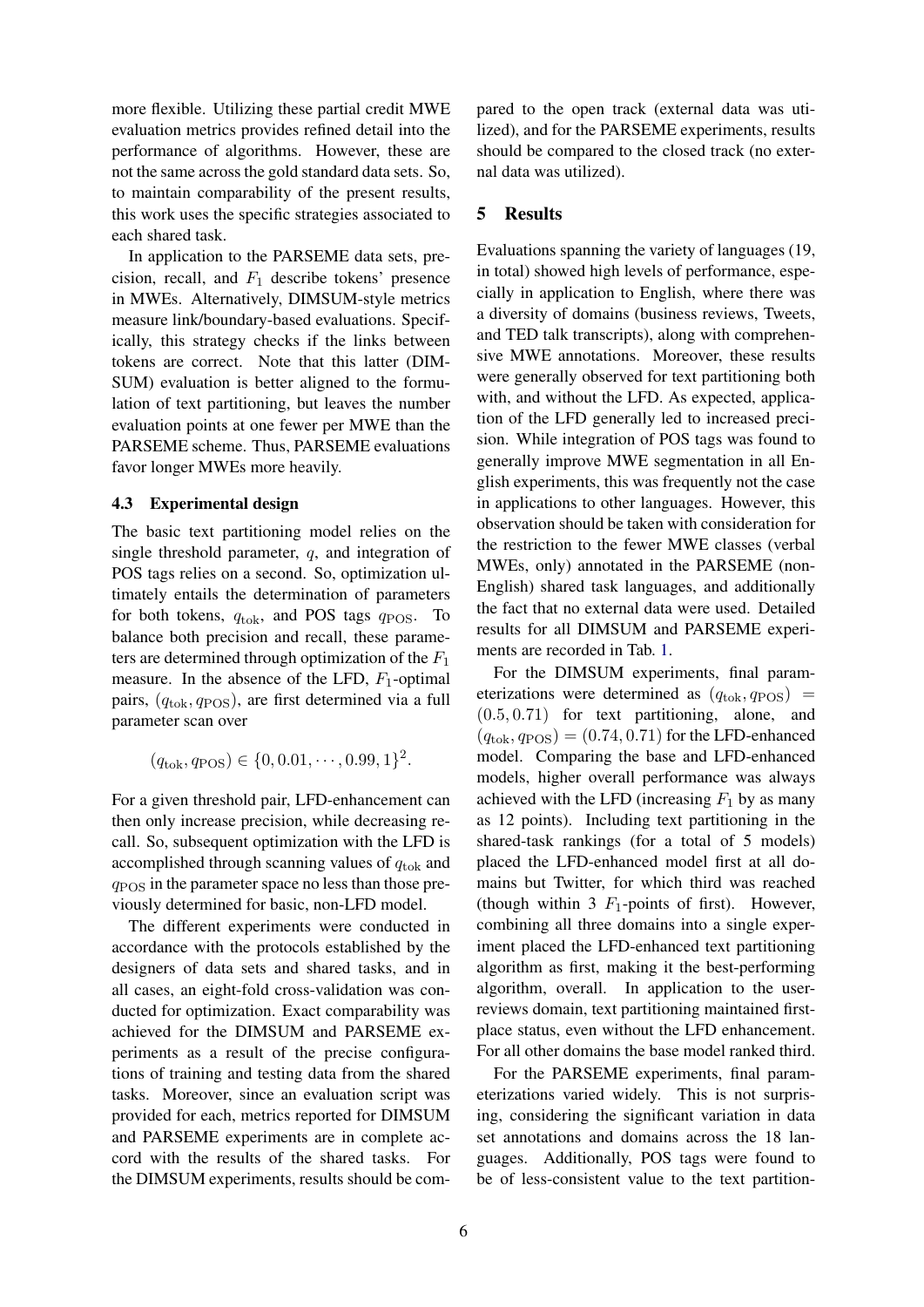| <b>Experiment</b>          | <b>LFD</b>         | $q_{\rm tok}$ | $q_{\rm{POS}}$  | $\boldsymbol{P}$ | $\boldsymbol{R}$ | $\bm{F_1}$ | <b>Rank</b>      | $\overline{F_1}$ -range |  |  |
|----------------------------|--------------------|---------------|-----------------|------------------|------------------|------------|------------------|-------------------------|--|--|
| <b>DIMSUM</b>              |                    |               |                 |                  |                  |            |                  |                         |  |  |
| EN                         | N                  | 0.5           | 0.71            | 0.5396           | 0.5507           | 0.5451     | $\overline{3/5}$ | $0.1348 - 0.5724$       |  |  |
| ${\rm EN}$                 | Y                  | 0.74          | 0.71            | 0.6538           | 0.5606           | 0.6036     | 1/5              |                         |  |  |
| Tweets                     | $\overline{\rm N}$ | 0.5           | 0.71            | 0.5897           | 0.5226           | 0.55542    | 3/5              | $0.1550 - 0.6109$       |  |  |
| Tweets                     | Y                  | 0.74          | 0.71            | 0.6667           | 0.5185           | 0.5833     | 3/5              |                         |  |  |
| Reviews                    | N                  | 0.5           | 0.71            | 0.5721           | 0.5584           | 0.5626     | 1/5              | $0.0868 - 0.5408$       |  |  |
| Reviews                    | Y                  | 0.74          | 0.71            | 0.6742           | 0.5823           | 0.6249     | $1/5$            |                         |  |  |
| TED                        | N                  | 0.5           | 0.71            | 0.3984           | 0.6108           | 0.4823     | 3/5              | $0.2011 - 0.5714$       |  |  |
| <b>TED</b>                 | Y                  | 0.74          | 0.71            | 0.5810           | 0.6228           | 0.6012     | 1/5              |                         |  |  |
| <b>PARSEME</b>             |                    |               |                 |                  |                  |            |                  |                         |  |  |
| $\overline{BG}$            | N                  | 0.79          | N/A             | 0.7071           | 0.5141           | 0.5954     | $\overline{2/3}$ | $0.5916 - 0.6615$       |  |  |
| $\mathbf{B}\mathbf{G}$     | $\mathbf Y$        | 0.83          | N/A             | 0.8534           | 0.4309           | 0.5727     | 3/3              |                         |  |  |
| CS                         | N                  | 0.73          | 0.0             | 0.7849           | 0.6655           | 0.7203     | 3/5              | $0.2352 - 73.65$        |  |  |
| $\mathbf{C}\mathbf{S}$     | $\mathbf Y$        | 0.9           | 0.59            | 0.8363           | 0.6324           | 0.7202     | 3/5              |                         |  |  |
| DE                         | $\overline{\rm N}$ | 0.82          | $0.0\,$         | 0.5582           | 0.2788           | 0.3719     | 4/6              | $0.283 - 0.4545$        |  |  |
| $\rm DE$                   | Y                  | 0.98          | 0.78            | 0.6892           | 0.2010           | 0.3112     | 5/6              |                         |  |  |
| $\mathop{\rm EL}$          | N                  | 0.78          | $0.0\,$         | 0.3931           | 0.3815           | 0.3872     | 5/6              | $0.3871 - 0.4688$       |  |  |
| $\mathbf{EL}$              | Y                  | 0.99          | 0.66            | 0.5755           | 0.3314           | 0.4206     | 4/6              |                         |  |  |
| $\mathop{\hbox{\rm ES}}$   | N                  | 0.64          | 0.71            | 0.7473           | 0.4098           | 0.5293     | $2/6$            | $0.3093 - 0.5839$       |  |  |
| ES                         | Y                  | 0.99          | 0.71            | 0.7526           | 0.4371           | 0.5530     | 2/6              |                         |  |  |
| ${\rm FA}$                 | $\overline{N}$     | 0.57          | 0.68            | 0.7040           | 0.8313           | 0.7624     | 3/3              | $0.8536 - 0.9020$       |  |  |
| ${\rm FA}$                 | Y                  | 0.93          | 0.68            | 0.7028           | 0.8266           | 0.7597     | 3/3              |                         |  |  |
| ${\rm FR}$                 | N                  | 0.73          | 0.0             | 0.6589           | 0.3836           | 0.4849     | 4/7              | $0.1 - 0.6152$          |  |  |
| ${\rm FR}$                 | Y                  | 0.88          | 0.0             | 0.9045           | 0.3592           | 0.5142     | 3/7              |                         |  |  |
| HE                         | ${\bf N}$          | 0.78          | N/A             | 0.5969           | 0.2107           | 0.3115     | 2/3              | $0.0 - 0.313$           |  |  |
| HE                         | Y                  | 1.0           | N/A             | 0.9714           | 0.1812           | 0.3056     | 2/3              |                         |  |  |
| HU                         | ${\bf N}$          | 0.97          | 0.66            | 0.7221           | 0.6612           | 0.6903     | $2/6$            | $0.6226 - 0.7081$       |  |  |
| HU                         | Y                  | 0.97          | 0.66            | 0.7208           | 0.6568           | 0.6873     | 3/6              |                         |  |  |
| $\ensuremath{\mathsf{IT}}$ | $\overline{\rm N}$ | 0.85          | $0.0\,$         | 0.5497           | 0.3174           | 0.4024     | $2/5$            | $0.1824 - 0.4357$       |  |  |
| $\ensuremath{\mathsf{IT}}$ | Y                  | 0.97          | 0.92            | 0.6503           | 0.2804           | 0.3919     | $2/5$            |                         |  |  |
| LT                         | $\overline{\rm N}$ | 0.79          | N/A             | 0.6567           | 0.1803           | 0.2830     | 1/3              | $0.0 - 0.2533$          |  |  |
| LT                         | Y                  | 1.0           | N/A             | 0.6471           | 0.1352           | 0.2237     | 2/3              |                         |  |  |
| MT                         | N                  | 0.86          | 0.0             | 0.1591           | 0.1538           | 0.1564     | $2/5$            | $0.0 - 0.1629$          |  |  |
| MT                         | $\mathbf Y$        | 0.98          | $0.0\,$         | 0.2126           | 0.1138           | 0.1483     | $2/5$            |                         |  |  |
| $\mathbf{PL}$              | N                  | 0.66          | 0.0             | 0.8962           | 0.5966           | 0.7164     | $2/5$            | $0.0 - 0.7274$          |  |  |
| $\mathbf{P}\mathbf{L}$     | $\mathbf Y$        | 0.66          | 0.0             | 0.9623           | 0.5966           | 0.7366     | $1/5$            |                         |  |  |
| PT                         | $\overline{\rm N}$ | 0.79          | 0.0             | 0.7518           | 0.4921           | 0.5948     | 4/5              | $0.3079 - 0.7094$       |  |  |
| ${\cal PT}$                | Y                  | 0.95          | $0.0\,$         | 0.8717           | 0.4605           | 0.6027     | 3/5              |                         |  |  |
| RO                         | $\overline{\rm N}$ | 0.71          | 0.0             | 0.8350           | 0.7850           | 0.8092     | 3/5              | $0.7799 - 0.8358$       |  |  |
| RO                         | $\mathbf Y$        | $0.87\,$      | 0.0             | 0.8766           | 0.7832           | 0.8272     | $2/5$            |                         |  |  |
| SL<br><b>SL</b>            | N                  | $0.7\,$       | $0.0\,$         | 0.6606           | 0.4504           | 0.5356     | 1/5              | $0.3320 - 0.4655$       |  |  |
| <b>SV</b>                  | Y                  | 0.76          | 0.0             | 0.7192           | 0.3959           | 0.5107     | 1/5<br>5/5       |                         |  |  |
| SV                         | ${\bf N}$          | 1.0           | 0.95            | 0.0949           | 0.7771           | 0.1691     | 5/5              | $0.2669 - 0.3149$       |  |  |
| TR                         | Y<br>${\bf N}$     | 1.0<br>0.87   | 0.95<br>$0.0\,$ | 0.1013<br>0.3852 | 0.7751<br>0.3706 | 0.1792     | 5/5              | $0.4550 - 0.5528$       |  |  |
|                            | Y                  |               |                 |                  |                  | 0.3778     | 5/5              |                         |  |  |
| TR                         |                    | 0.9           | 0.91            | 0.3814           | 0.4037           | 0.3922     |                  |                         |  |  |

Table 1: Evaluation results, including data sets (Experiment); the LFD's application (LFD); token  $(q_{\text{tok}})$  and POS  $(q_{\text{POS}})$ thresholds; precision (P), recall (R), and F-measure  $(F_1)$ ; shared-task rank (Rank); and shared task  $F_1$  ranges ( $F_1$ -Range). DIMSUM experiments spanned three domains: Twitter (Tweets), business reviews (Reviews), and TED talk transcripts (TED), with combined evaluation under EN. PARSEME language experiments are identified by ISO 639-1 two-letter codes.

ing algorithm, particularly when the LFD was not applied. Indeed, cross-validation of the base model resulted in  $q_{\rm POS} = 0$  as optimal for 11 out of the 15 languages where POS tags were made available. However, cross-validation of the LFDenhanced algorithm resulted in only 6 parameterizations having  $q_{\rm POS} = 0$  as optimal. First place status was achieved for three out of the 18 languages (LT, PL, and SL), and for all languages aside from SV and TR, mid-to-high ranking  $F_1$ values were achieved.<sup>5</sup> In contrast to the DIM-

<sup>5</sup> Note that anomalous MWEs were observed in the DE HU data sets, where large portions of the annotated MWEs consisted of only a single token. While the PARSEME annotation scheme includes multiword components that span a single token, e.g., "don't" in *don't talk the talk*, those observed in DE and HU were found outside of the annotation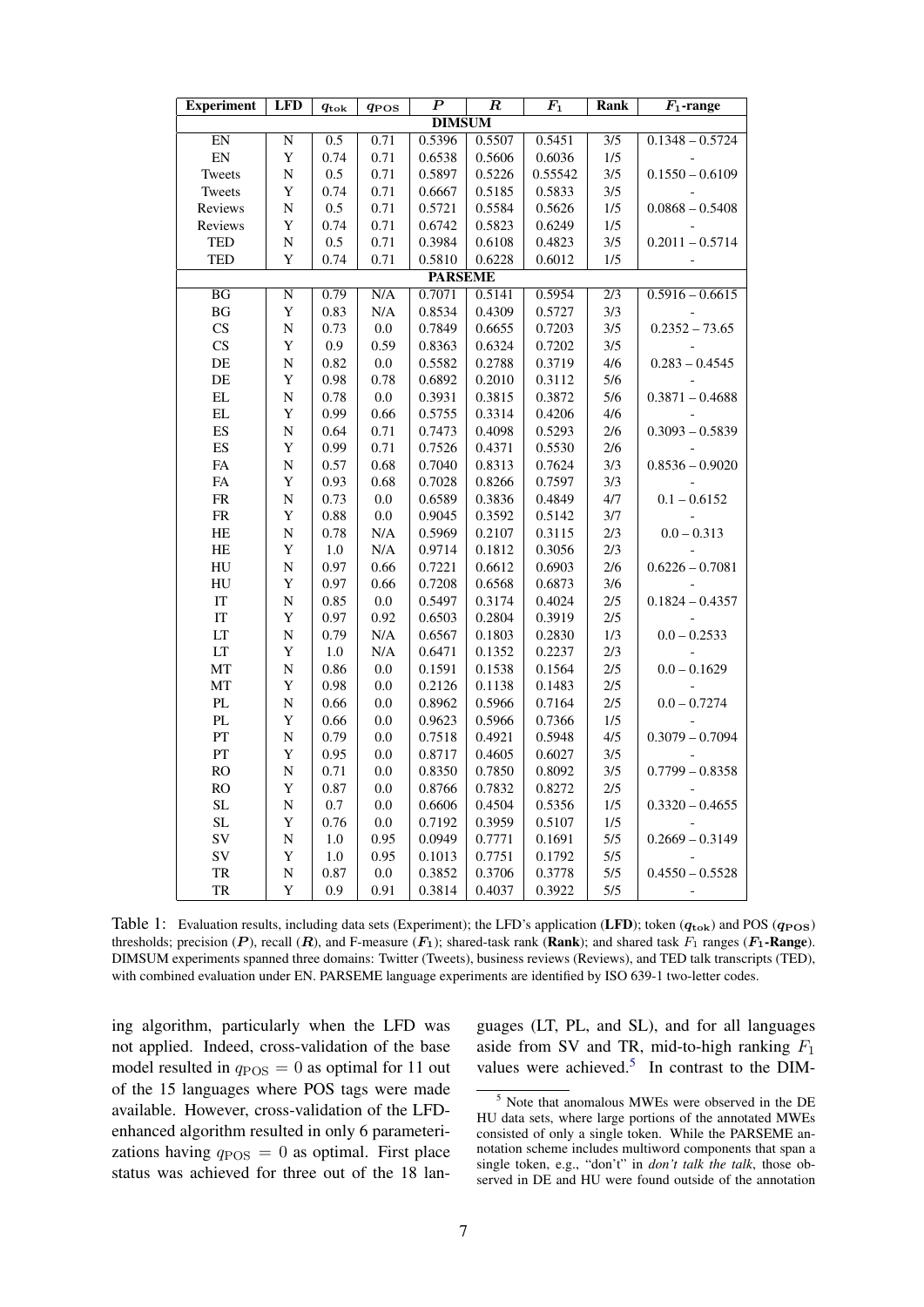SUM data sets, application of the LFD improved  $F_1$  scores in only roughly half of the experiments.

### 6 Discussion

Evaluation against the comprehensively-annotated English data sets has shown text partitioning to be the current highest overall ranking MWE segmentation algorithm. This result is upheld for two out of the three available test domains (business reviews and TED talk transcripts), with a close third place achieved against data from Twitter. This exhibits the algorithms general applicability across domains, and especially in the context of noisy text. Combined with the algorithm's fast-running and non-combinatorial nature, this makes text partitioning ideal for large-scale applications to the identification of colloquial language, often found on social media. For these purposes, the presented algorithms have been made available as opensource tools as the Python "Partitioner" module, which may be accessed through Github<sup>6</sup> and the Python Package Index<sup>7</sup> for general use.

Unfortunately, the PARSEME experiments did not provide an evaluation against all types of MWEs. However, they did exhibit the general applicability of text partitioning across languages. So, while the PARSEME data are not sufficient for comprehensive MWE segmentation, trained models have also been made available for the 18 non-English languages through the Python Partitioner module. Across the 18 PARSEME shared-task languages text partitioning's  $F_1$  values were found to rank as mid to high, with the notable exception of SV. While the SV data is peculiar in being quite small (with its training set smaller than its testing set), models entered into the PARSEME shared task achieved roughly twice the  $F_1$  score for SV, indicating the possibility that text partitioning requires some critical mass of training data in order to achieve high levels of performance. Thus, for general increases in performance and for extension to comprehensive MWE segmentations, future directions of this work will likely do well to seek the

collection of larger and more-comprehensive data sets.

As defined, text partitioning is subtly different from a 2-gram model: it focuses on non-word boundary tokens, as opposed to just word-word pairs. Because this algorithm relies on knowledge of boundary token states, it cannot be trained well on MWE lexica, alone. Fort this model to achieve high precision, boundaries commonly occurring as broken must be observed as such, even if they are necessary components of known MWEs. Thus, the use of boundary-adjacent words for prediction is a limitation of the present model. This may possibly be overcome through use of more distant words and boundaries. However, since goldstandard data are still relatively small, they will likely require significant expansion before such models may be effectively implemented. Thus, future directions with more nuanced text partitioning models highlight the importance of generating more gold standard data, too.

#### Acknowledgments

The author thanks Sharon Williams for her ongoing support and thoughtful conversations, Chaomei Chen for his early inspiration of the project, Andy Reagan for his collaboration on the Python Partitioner module, Giovanni Santia for his thoughtful conversations, and the anonymous reviewers for their thoughtful comments. The author gratefully acknowledges research support from the University of California, Berkeley's School of Information, along with Drexel University's Department of Information Science and College of Computing and Informatics.

### **References**

- Timothy Baldwin and Su Nam Kim. 2010. Muiltiword expressions. In *Handbook of Natural Language Processing*. CRC Press, Boca Raton, USA, pages 267–292.
- Colin Bannard, Timothy Baldwin, and Alex Lascarides. 2003. A statistical approach to the semantics of verb-particles. In *Proceedings of the ACL 2003 Workshop on Multiword Expressions: Analysis, Acquisition and Treatment - Volume 18*. pages 65–72.
- Joseph D. Becker. 1975. The phrasal lexicon. In *Proceedings of the 1975 Workshop on Theoretical Issues in Natural Language Processing*. TINLAP '75, pages 60–63.

format. This included 27.2% of all MWEs annotated in the DE test records and 64.8% of all in the HU test records. Since text partitioning identifies segment boundaries, it cannot handle these anomalous MWEs, unlike the models entered into the PARSEME shared task. So to accommodate these and maintain comparability, a separate algorithm was employed. This simply placed lone MWE tags on tokens that were observed as anomalous 50% or more of the time in training.

<sup>6</sup> https://github.com/jakerylandwilliams/partitioner

<sup>7</sup> https://pypi.python.org/pypi/partitioner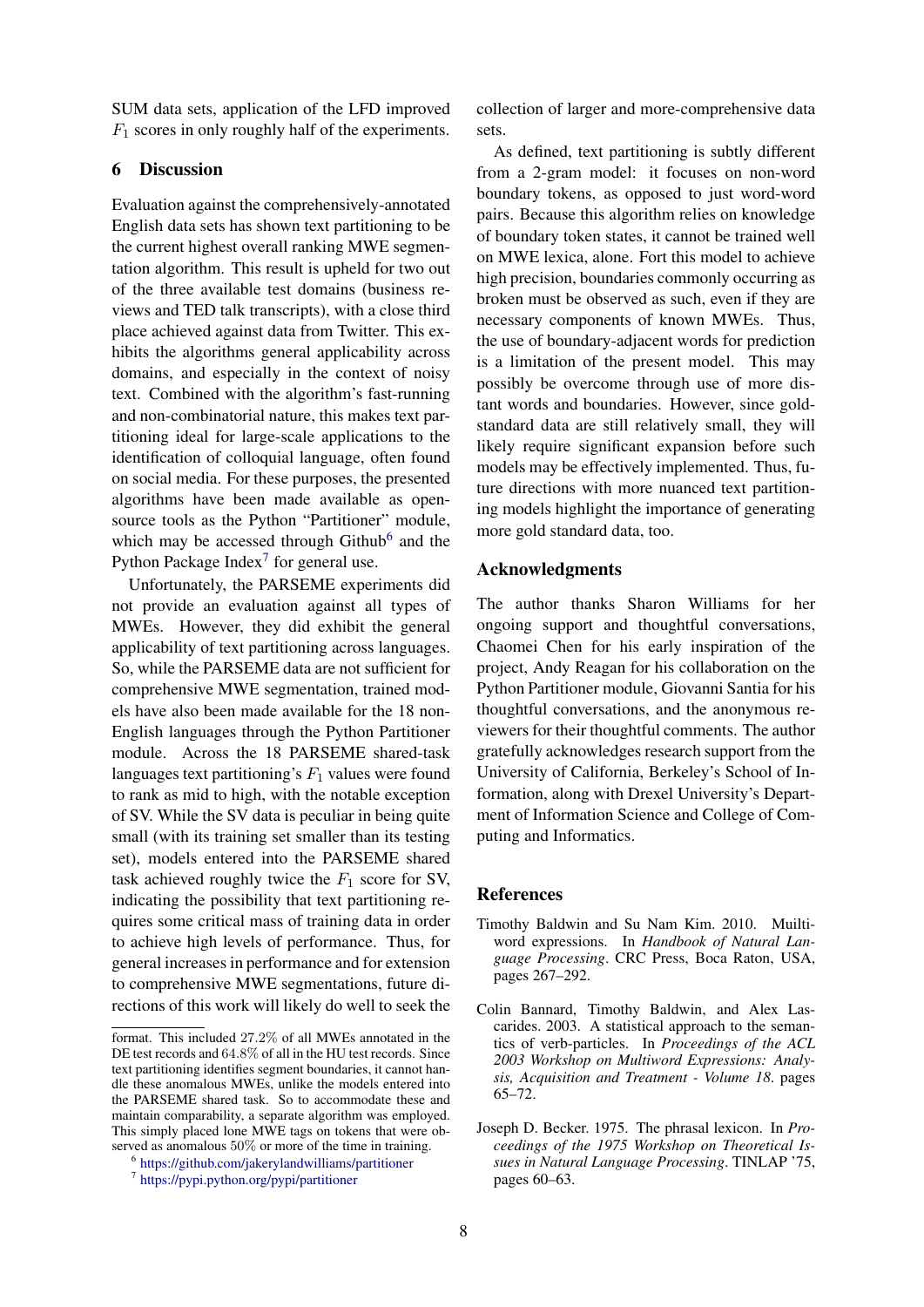- Marine Carpuat and Mona Diab. 2010. Task-based evaluation of multiword expressions: A pilot study in statistical machine translation. In *Human Language Technologies: The 2010 Annual Conference of the North American Chapter of the Association for Computational Linguistics*. HLT '10, pages 242– 245.
- Kenneth W. Church and Patrick Hanks. 1990. Word association norms, mutual information, and lexicography. *Computational Linguistics* 16(1):22–29. Http://dl.acm.org/citation.cfm?id=89086.89095.
- Matthieu Constant and Anthony Sigogne. 2011. Mwuaware part-of-speech tagging with a crf model and lexical resources. In *Proceedings of the Workshop on Multiword Expressions: From Parsing and Generation to the Real World*. MWE '11, pages 49–56.
- Silvio Ricardo Cordeiro, Carlos Ramisch, and Aline Villavicencio. 2015. Token-based mwe identification strategies in the mwetoolkit. In *Proceedings of the PARSEME 4th general meeting*.
- Nick C. Ellis, Rita Simpson-Vlach, and Carson Maynard. 2008. Formulaic Language in Native and Second Language Speakers: Psycholinguistics, Corpus Linguistics, and TESOL. *TESOL Quarterly: A Journal for Teachers of English to Speakers of Other Languages and of Standard English as a Second Dialect* 42(3):375–396.
- Mark Alan Finlayson and Nidhi Kulkarni. 2011. Detecting multi-word expressions improves word sense disambiguation. In *Proceedings of the Workshop on Multiword Expressions: From Parsing and Generation to the Real World*. MWE '11, pages 20–24.
- Abram Handler, Matthew J. Denny, Hanna Wallach, and Brendan OConnor. 2016. Bag of what? simple noun phrase extraction for text analysis. In *Proceedings of the Workshop on Natural Language Processing and Computational Social Science*. pages 114– 124.
- Silvana Hartmann, György Szarvas, and Iryna Gurevych. 2012. Mining multiword terms from wikipedia pages 226–258.
- Mohammad Javad Hosseini, Noah A. Smith, and Su-In Lee. 2016. UW-CSE at SemEval-2016 Task 10: Detecting multiword expressions and supersenses using double-chained conditional random fields. In *Proceedings of SemEval*.
- Ray S. Jackendoff. 1997. *The Architecture of the Language Faculty*. MIT Press.
- Anders Johannsen, Dirk Hovy, Hctor Martinez, Barbara Plank, and Anders Sgaard. 2014. More or less supervised super-sense tagging of twitter. In *The 3rd Joint Conference on Lexical and Computational Semantics*.
- Nidhi Kulkarni and Mark Alan Finlayson. 2011. jmwe: A java toolkit for detecting multi-word expressions. In *Proceedings of the Workshop on Multiword Expressions: From Parsing and Generation to the Real World*. MWE '11, pages 122–124.
- George A. Miller. 1995. Wordnet: A lexical database for english. *Commun. ACM* 38(11):39–41.
- David Newman, Nagendra Koilada, Jey Han Lau, and Timothy Baldwin. 2012. Bayesian text segmentation for index term identification and keyphrase extraction. In *Proceedings of the 9th Workshop on Multiword Expressions*. pages 139–144.
- Pavel Pecina. 2010. Lexical association measures and collocation extraction. *Language Resources and Evaluation* 44(1-2):137–158. Http://dx.doi.org/10.1007/s10579-009-9101-4. https://doi.org/10.1007/s10579-009-9101-4.
- Carlos Ramisch. 2015. *Multiword Expressions Acquisition: A Generic and Open Framework*. Springer Publishing Company, Incorporated. https://doi.org/10.1007/978-3-319-09207-2.
- Lance A. Ramshaw and Mitchell P. Marcus. 1995. Text chunking using transformation-based learning. In *Proceedings of the Third ACL Workshop on Very Large Corpora*. pages 82–94.
- Ivan A. Sag, Timothy Baldwin, Francis Bond, Ann Copestake, and Dan Flickinger. 2002. *Multiword Expressions: A Pain in the Neck for NLP*. Springer, Berlin, Heidelberg. https://doi.org/10.1007/3-540- 45715-1 1.
- Hazem Al Saied and Marie Candito. 2017. The atilf-llf system for parseme shared task: a transition-based verbal multiword expression tagger. In *Proceedings of the 13th Workshop on Multiword Expressions*. pages 127–132.
- Agata Savary, Carlos Ramisch, Silvio Cordeiro, Federico Sangati, Veronika Vincze, Behrang QasemiZadeh, Marie Candito, Fabienne Cap, Voula Giouli, Ivelina Stoyanova, and Antoine Doucet. 2017. The parseme shared task on automatic identification of verbal multiword expression. In *Proceedings of the 13th Workshop on Multiword Expressions*. pages 31–47.
- Agata Savary, Manfred Sailer, Yannick Parmentier, Michael Rosner, Victoria Rosén, Adam Przepiórkowski, Cvetana Krstev, Veronika Vincze, Beata Wojtowicz, Gyri Smørdal Losnegaard, Carla ´ Parra Escartín, Jakub Waszczuk, Matthieu Constant, Petya Osenova, and Federico Sangati. 2015. PARSEME – PARSing and Multiword Expressions within a European multilingual network. In *7th Language & Technology Conference: Human Language Technologies as a Challenge for Computer Science and Linguistics (LTC 2015)*.